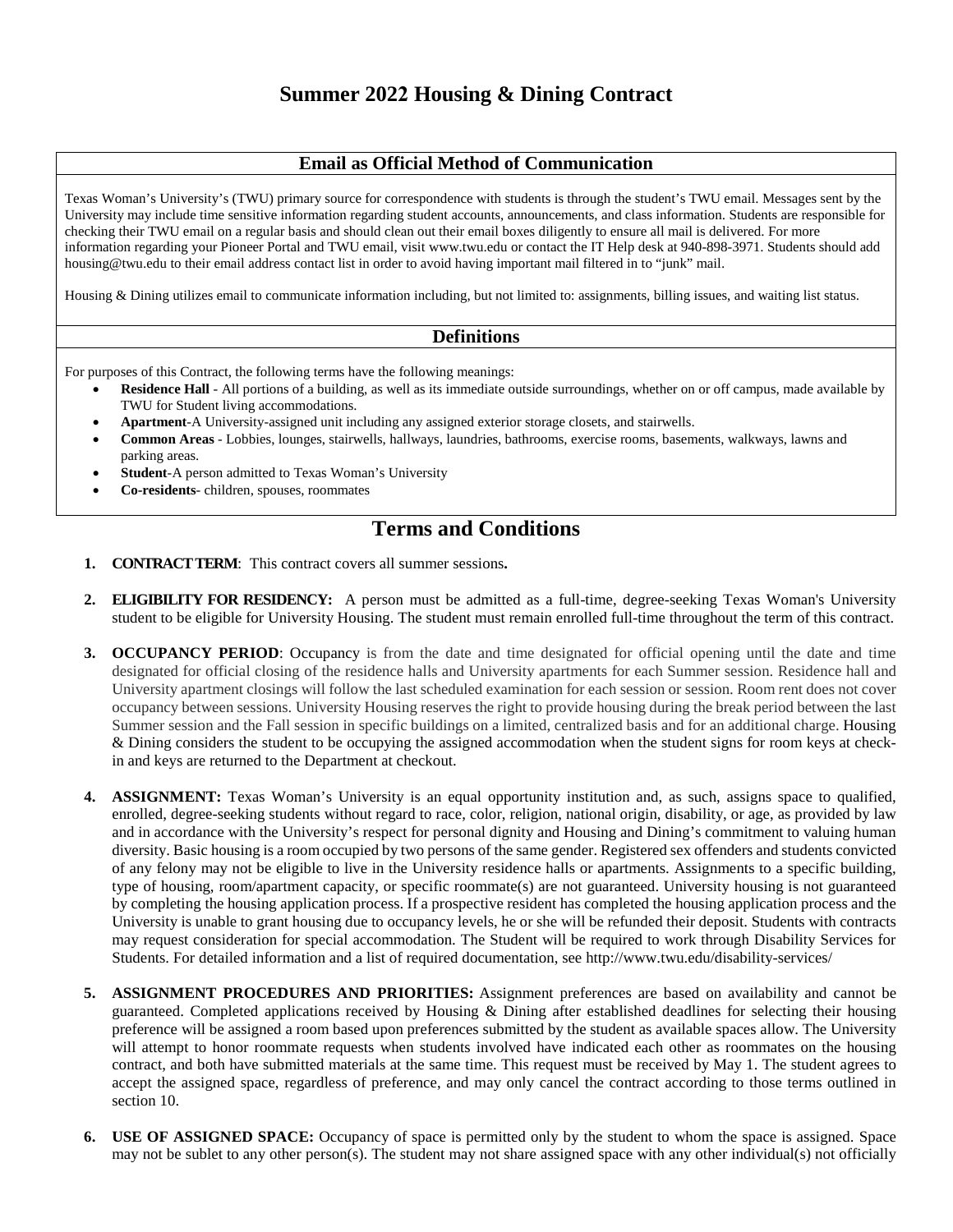assigned by the University. The student may not refuse or prevent another assigned student from residing in a shared space (bedroom or apartment). If the student refuses or prevents a new occupant from residing in a shared space, conduct action (including eviction), single room rental fees, or both, may be imposed on the student. Use of space for specific visitation and guest policy information is governed by the Residence Life Handbook available on the TWU Housing website.

- **7. CHANGES IN ASSIGNMENTS**: Room changes may be made only after written approval is communicated from Housing and Dining. Failure to follow established room change procedures as outlined in the Residence Life Handbook available on the TWU Housing website, will constitute breach of this contract and may be grounds for cancellation, charges for occupying a second room, conduct action, or any of the foregoing. The University reserves the right to reassign a resident due to unforeseen events, including, but not limited to, enrollment fluctuations, facility problems, or staff changes.
- **8. CONSOLIDATION AND VACANCY OPTION**: Consolidation is defined as the moving together of residents by Housing & Dining who are paying for a double occupancy room but for some reason, not necessarily because of their actions, are currently in a room with no assigned roommate; or are living in an apartment with empty rooms within the apartment. Double rooms are normally occupied by two students and a 2 or 3 bedroom apartment is occupied by said number of students. If one or more of the occupants does not check in, or, later moves out, the remaining residents may be required to consolidate.
- **9. PAYMENT OF FEES:** The student agrees to accept the assigned space in University Housing and pay Housing & Dining fees on or before the published payment dates. Current Housing & Dining rates and fees can be found at [www.twu.edu/housing.](http://www.twu.edu/housing) It is the responsibility of the student to routinely check his/her student account to determine outstanding balances.

Students who receive financial aid awards are required to pay all Housing & Dining costs not covered by their awards (after tuition and fees are paid), by the payment date set by the University. Financial aid may not be used to pay the required housing deposit and application fee. Room rates and board are reduced only for the student who is assigned a space AFTER the conclusion of the FIRST WEEK of classes. Rates are also adjusted on a pro-rated basis if the room or meal plan type changes. Failure to pay fees in a timely manner will be a material breach of this contract.

- **Application Fee-** Student agrees to pay the \$50 nonrefundable and non-transferrable application/contract fee for University Housing.
- **Deposit-**Student agrees to pay a security deposit of \$100 prior to taking possession of a room. The \$100 room deposit will be refunded to the student upon satisfactory completion of the contract, which includes checking out of the residence hall or apartment properly and leaving the room or apartment in good condition.
- **10. CHECKOUT:** The student must checkout within 24 hours after the student's last final exam of summer session which student has applied or by noon on the last day of the summer session per the TWU Academic Calendar, whichever comes first. The student is to vacate the space within 48 hours after withdrawal or dismissal from the University, or be held liable for room charges beyond his/her last date of attendance. Failure to move out within the prescribed period may result in a \$50 per day charge, conduct action, or any or all of the foregoing. In the case of eviction, the University will not be held responsible for student belongings and reserves the right to take possession of and discard such belongings, change all applicable locks, and charge the student for all necessary expenses. The student is expected to complete a proper check out prior to leaving the assigned space, as outlined in the Residence Life Handbook available on the TWU Housing website. When one occupant in a room/apartment moves out while others remain, each is equally and jointly responsible for cleaning the room, bathroom, and common areas. If any of those spaces are found to be in an unacceptable condition, cleaning services will be provided and all residents will be held liable for cleaning charges. The student must also complete and sign the Room Condition Report form and return all keys to a Residence Hall/Apt. staff member. If the student is departing prior to the end of the academic year, a Cancellation form must be completed prior to checkout. Failure to comply with this process may result in additional charges.
- **11. CONTRACT CANCELLATION AND REFUNDS**: At a minimum, this contract is in force as long as the Student is officially enrolled during the Summer as outlined in Paragraph 2, and as long as the Student remains in good standing. The Student may request a cancellation of the contract by completing a Cancellation Form according to the following guidelines:
	- **a.** If the student is denied admission to the University, there shall be no cancellation fee and a full refund of any refundable payments will be made.
	- **b.** Students evicted from Housing will be responsible for payment of the entire Summer session room rent. The housing deposit will also be forfeited.
	- **c.** The University will waive cancellation fees if cancellation is the result of
		- withdrawal from the University on the recommendation of Student Health Services;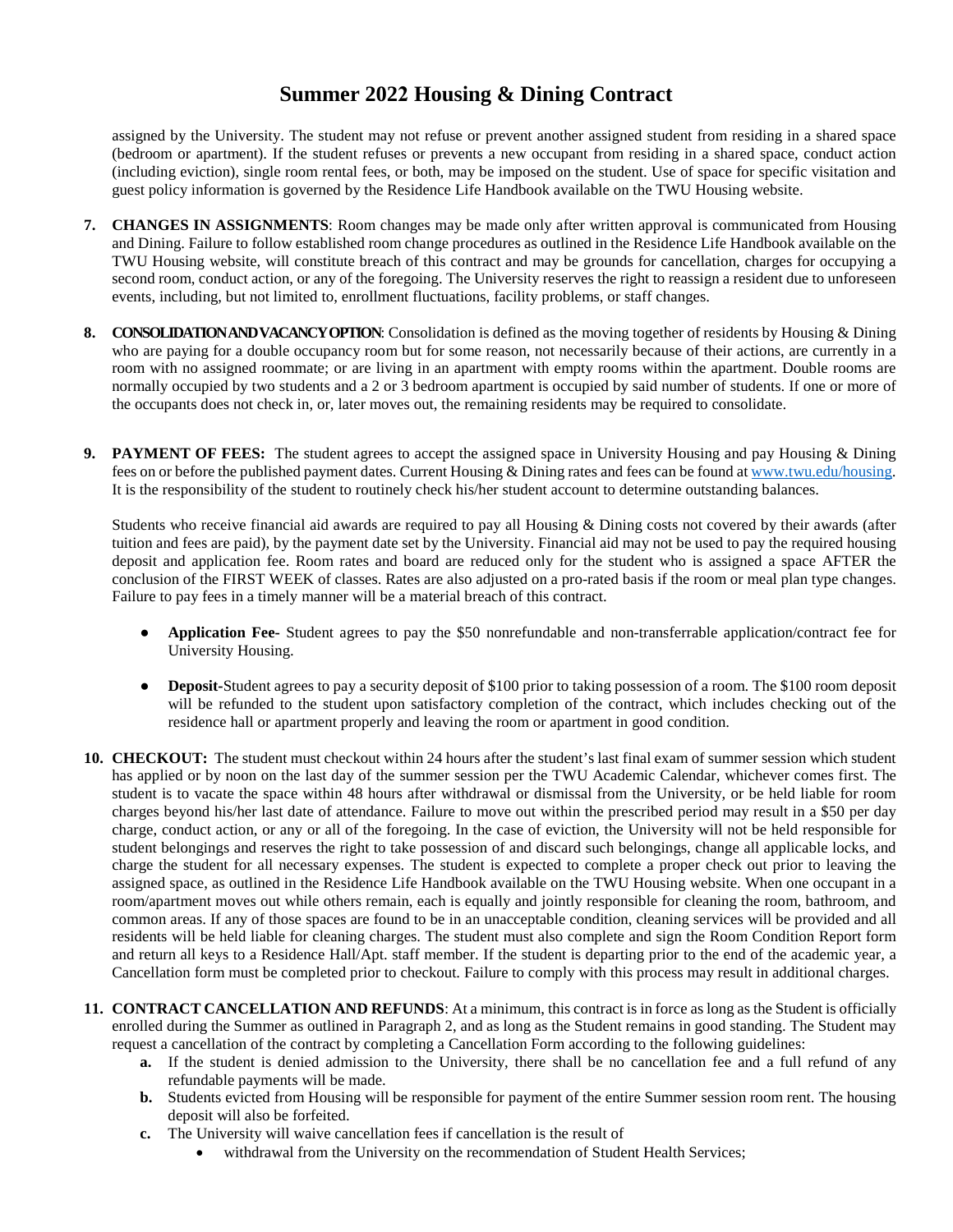- academic disqualification;
- graduation.

Documentation is required. Students must also complete a cancellation form. Residents who wish to return to Housing & Dining are not guaranteed a space.

#### **CANCELLATION CHARGES FOR THE SUMMER**

- No deposit refund if cancelling contract (at any time).
- After May 1-No deposit refund, \$350.00 cancellation fee
- No show-\$350 cancellation fee
- After move in-\$350 cancellation fee and prorated costs up to ten days
- Students cancelling their assignment after occupying their space beyond ten days will be charged the entire sessions rent.
- **12. DINING SERVICES:** The student agrees that, if living in the residence halls she/he will purchase a meal plan each session for the entire period of the contract. If no meal plan is selected, the student will automatically be assigned charged a five week meal plan, per five or six week term. Students living in apartment communities are not required to have a meal plan.

Meal plans are effective during the defined contract period, as outlined in Section 3. Dining and retail locations may be closed or offer limited service during University breaks and the summer terms.

Residents may change to a higher dining plan at any time during the term, and may change to a lower dining plan through the 4th class day each summer session. More than two (2) meal plan changes at any time during the contract term will result in a \$50 administrative fee for each additional change.

#### **Cancellations**

- If a meal plan participant cancels a meal plan they will be charged a \$100 cancellation fee and billed for all Dining Dollars used.
- Refunds will not be given for missed meals due to academic scheduling problems or trips taken by the resident for academic or extracurricular purposes.
- Dining Dollar balances will not carry over to the Fall session.

#### **Exemptions**

The University, in unique circumstances, may exempt a student from the required meal plan for documented medical conditions. It should be noted that all documentation must be submitted to the Executive Director of Housing & Dining by the census day in order for a request to be considered for that session. Please note that the meal plan exemptions requests will only be considered for those who demonstrate that a campus dining plan cannot in any way satisfy their dietary needs and provide appropriate supporting documentation. It is the responsibility of the student to obtain any and all required approvals or necessary documentation.

- **13. BEHAVIOR AND CONDUCT:** The Student is responsible for knowing and observing University policies, rules, regulations and procedures as set forth in the TWU Student Handbook, Student Code of Conduct, and the Residence Life Handbook. These resources are available online at www.twu.edu. The Student is also responsible for observing all applicable federal, state, and local regulations and laws. The University reserves the right to make other rules and regulations as in its judgment may be necessary for the safety, care, and cleanliness of the premises and for the preservation of order. Student agrees to abide by all additional rules and regulations that are adopted. Any student whose contract is terminated as a result of violating The Student Code of Conduct, Residence Life Handbook or as a result of any other disciplinary sanction, will be held financially responsible for the entire session's room rent. Failure to abide by all University policies, rules, regulations and procedures and federal, state and local regulations and laws may result in contract modification or termination.
- **14. CARE OF FACILITIES**: Student is responsible for care of rooms, furnishings, and equipment in University Housing. Student is responsible for keeping the assigned unit clean and sanitary. In order for the campus to remain committed to environmental responsibility, the student is responsible for disposing of trash and recyclable materials in bins provided in all common areas. The student agrees to cooperate with roommates in the common protection of University and personal property. The student also agrees to refrain from modifying the space in any way, except as expressly permitted in writing by the Housing & Dining Office, and to promptly pay all assessed charges for damages, special cleaning, or maintenance resulting from misuse or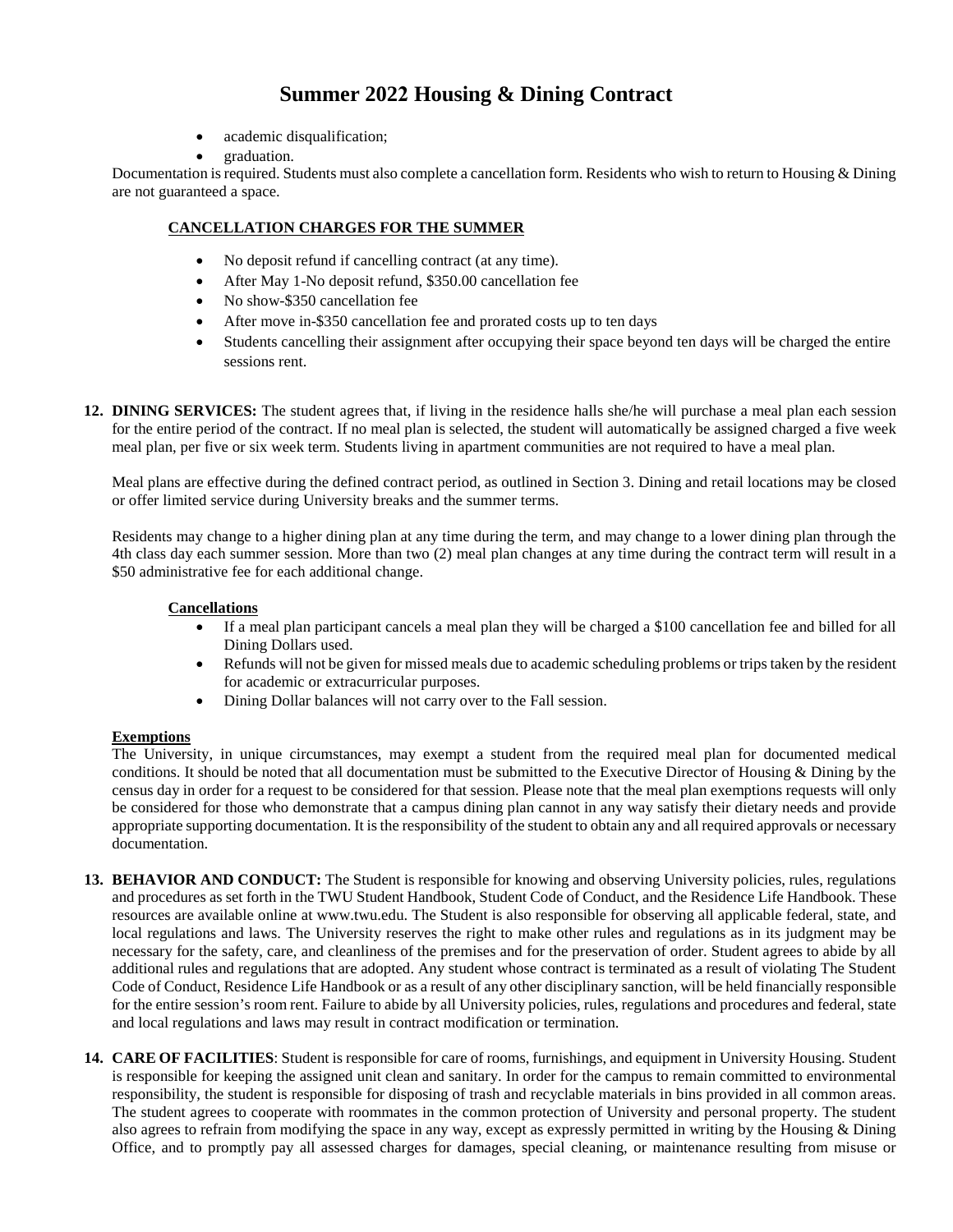modification of the facility. The student is jointly liable with roommates and/or suitemates for assessed charges in the room, apartment, or common area of the residence hall, unless the responsible individual is identified.

- **15. KEYS/CARD ACCESS:** Student agrees not to duplicate any keys assigned, or to transfer their keys or identification card to another person, and will be subject to conduct action or termination of this contract if this occurs. If keys are not returned at check out, or if the keys are lost or stolen, the student agrees to pay for all lock changes and key replacements. Student is responsible for securing the assigned unit at all times and taking such precautions as is necessary for personal and property protection.
- **16. EMERGENCY ACCESS**: The University reserves the right to have authorized University staff, property management personnel, state officials, and other authorized personnel enter the student's rooms/apartments with prior notice (24 – 48 hours) at reasonable times to inspect, maintain, and repair the premises and furnishings. Students are expected to promptly report damages and necessary repairs, in accordance with established and published procedures. In the event of an emergency, notice may be given immediately before entering. In accordance with the Residence Life Handbook, when authorized personnel have a reasonable belief that a violation of a University or Housing regulation, local ordinance, state or federal statute is in progress, and/or other emergency purposes exist, they may enter the student's rooms/apartments/suites/house without notice. Student's signature on this contract and/or online submission electronically of this contract constitutes explicit consent for authorized personnel to enter the student's rooms, apartments, and/or suites without notice for such purposes.
- **17. LIMITATION OF UNIVERSITY LIABILITY**: The University is not liable for damage to or loss of personal property, or failure or interruption of utilities. Students are encouraged to review family homeowner's insurance policies or to carry personal renter's insurance. Student understands that the University's insurance does not cover a student's belongings from losses not caused by the University's negligence. The University is not liable for any personal conflict of students with co-residents, resident's guests or invitees, or with any other residents that reside in on-campus residence halls or apartments. Therefore, a conflict between students does not constitute grounds for contract termination. The University shall not be liable for any death, injury, damage or loss to person or property, including, but not limited to, any death, injury, damage or loss caused by burglary, assault, vandalism, theft or any other crimes, negligence of others, wind, rain, flood, hail, ice, snow, lightning, fire, smoke, explosions, natural disaster or other acts of God, or any other cause beyond the reasonable control of the University; and the Student hereby expressly waives all claims for such death, injury, damage or loss. Resident agrees to indemnify, defend and hold harmless the University, and its respective officers, Executive Directors, members, managers, agents, employees and legal representatives from any and all liabilities, claims, suits, demands, losses, damages, fines, penalties, fees, costs or expenses (including, but not limited to, reasonable attorney's fees, costs and expenses if permitted by prevailing law) arising by reason of any death, injury, damage or loss sustained by any person, including Student, Student's guests and invitees to the extent not caused by any omission, fault, negligence, or other misconduct by the University.
- 18. **IMMUNIZATION:** The student, or parent or guardian of the student, will be required to provide a certificate signed by a health practitioner or an official immunization record showing the student has received the bacterial meningitis vaccination or booster during the five-year period prior to enrollment, and not less than 10 days before the move - in day. Documentation may be faxed, scanned and emailed, mailed, or hand delivered to the Office of Registrar or the Office of Admission Processing. Students, 22 years of age or older, are not required to file the exemption or show proof of the vaccination.
- **19. PHOTO RELEASE**: The Student grants Texas Woman's University permission to: record Student's participation in and appearance on videotape, audiotape, film, photograph or any other medium; use Student's name, likeness, voice and biographical material in connection with such recordings; exhibit or distribute such recordings in whole or in part without restrictions or limitation for any legal purpose, including without limitation, educational or promotional purposes, which the University and those acting pursuant to its authority deem appropriate; and copyright such recordings in its own name or to publish, to market and to assign such recordings without consideration, compensation or report to Student. Should a student (or, if under 18 years of age, his/her parent/guardian) NOT want to be photographed or recorded, or have their name, voice, or biographical material used in connection with any such recording, please obtain a copy of the appropriate Opt Out of Photograph Release form available at the Housing & Dining office (Mary's Hall, Parliament Village-Building 125 on the campus map). Complete it by May 1 for the Summer Sessions and return it to the Housing & Dining main Office. Unless you complete an appropriate Opt Out of Photograph Release form, your presence in or around Housing & Dining facilities and/or properties, as well as on and off campus Housing & Dining sponsored events, will constitute your consent to the capturing and/or use of your image and/or voice, name and biographical material by Housing & Dining and will expressly and impliedly waive any claims or rights, whether in law or equity, related thereto.
- **20. CONTRACT MODIFICATION OR TERMINATION:** This contract may be modified or terminated for cause as determined by the Executive Director of Housing & Dining or his/her designee. If the contract is terminated for cause, the